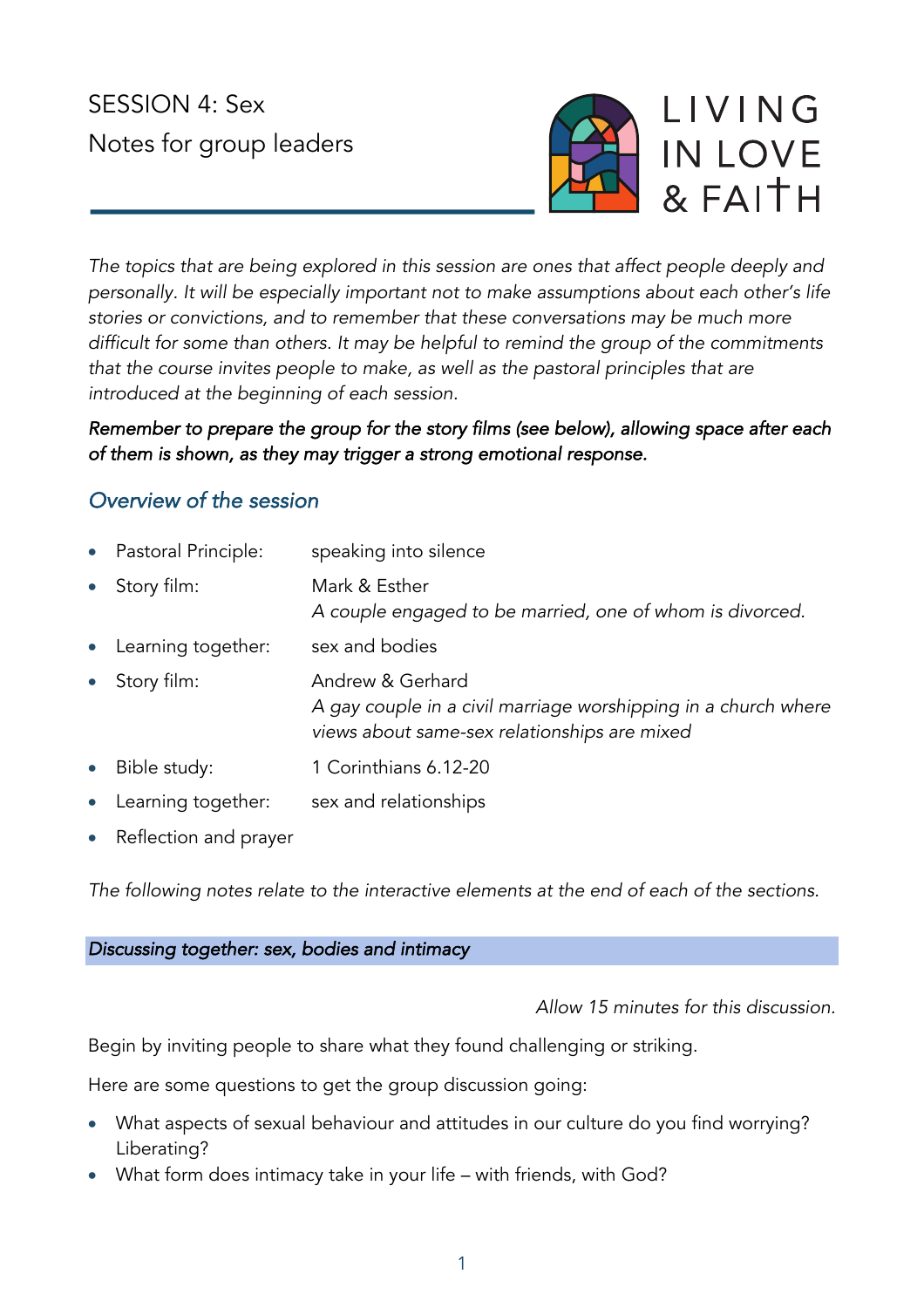*Allow about 15 minutes for this discussion.*

Invite the group to share their thoughts on the Bible reading and reflections. Here are some questions to help the group explore the passage together:

- What similarities, if any, do you see between Christians today and the Christians in Corinth?
- What difference does it make to you that your body is a temple of the Holy Spirit?

#### *Discussing together: sex and relationships*

#### *Allow about 15 minutes for this discussion.*

This part of the course is deeply personal. It's important to remember that there may be a variety of experiences relating to sex, intimacy and relationships within the group, some of which may be painful and may rise to the surface when these matters are discussed. As leader, you will need to look out for people's responses and to listen out for comments that may be insensitive or hurtful, and to encourage mutual respect and gentleness in the conversations.

One way to begin the discussion is by inviting people to share any new understanding that the session has brought to light.

Here are some questions for the group to consider, as appropriate:

- What questions from those who don't share your view about sexual relationships do you find most challenging?
- How, in practice, does your church show the radical welcome of Jesus, while upholding Christian convictions about sexual relationships?

#### *Reflection and prayer*

Different groups have different ways of praying and ending their time together. Feel free to find ways of praying and concluding that feels natural for the group. Here is a prayer you might wish to use to conclude the session:

Most holy God,

when we come to you fearing that truth condemns us,

show us that truth is one with love

in your Word made flesh, our Saviour Jesus Christ. Amen.

# *It may be appropriate to let the group know what pastoral support is available locally in case this or any of the other sessions have raised difficult issues for individuals.*